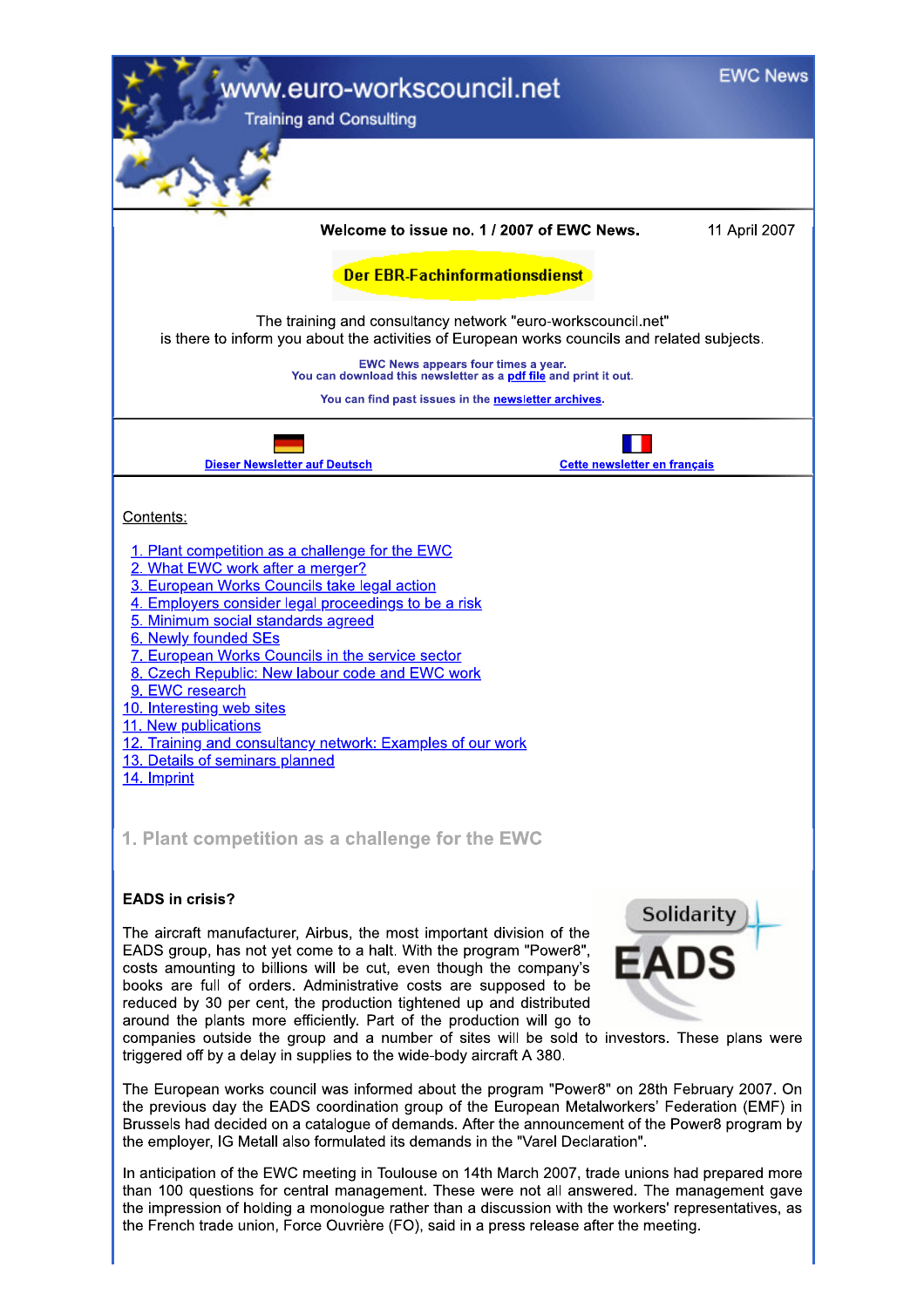Web page of the CGT trade union at Airbus Toulouse (in French)



The workers' representatives are not just demanding the withdrawing of the "Power8" restructuring plan but also want to conduct negotiations about the industrial future of Airbus. On 16th March 2007 protests took place for this reason, 20,000 workers protested in Hamburg alone (see photo). In all Airbus plants Europe-wide 40,000 people participated. Another EWC meeting in .<br>Toulouse on 4th April 2007 also produced no result although thousands of workers went on strike again for four hours the evening before.

International solidarity at Airbus wasn't automatic. The FO trade union, which has strong support in the workforce (winning 47% of the votes at the works council elections in Toulouse), published a report in January 2007, according to which French locations are more efficient and more economic than all other plants in Europe. Rüdiger Lütjen, chairman of the Airbus Germany group works

council, called this study "impertinence", rejecting its contents completely. German plants would be at least as productive as French ones - if not more productive from time to time. The following documents are only available in German:

- Interview on the subject with EMF General Secretary
- Background: Trade union and works council elections in France

#### Interview with the EWC chairman

What does the EADS Group workers' representatives' cooperation look like in practice? There are several European division works councils for the different divisions within the holding (e.g. for Airbus). The chairperson of the EWC for EADS as a whole, Gérard Patot (photo), comes from the helicopter production of Eurocopter in the Marignane plant near Marseilles. He is a member of the trade union FO and heads the European division works council Eurocopter. Kathleen Kollewe has interviewed him about his experiences for EWC News.

- **Full text of the interview**
- Full text of the EADS EWC agreement (in German)





#### Nokia Siemens Networks refuses to disclose data

Workers' representatives of Siemens and Nokia from Germany, Finland, France, Belgium, Spain and Austria met at the European Metalworkers' Federation (EMF) in Brussels on 14 February 2007. Although the merger of the network divisions took place on 1st April 2007, the works councils didn't get any reliable figures or financial

documents from management in order to be able to form an opinion about the consequences. 10 - 15 % of the 60,000 workers of this joint venture are to be cut. In a press release the management was criticized for its lack of transparency. There isn't a European works council for Nokia Siemens Networks (NSN) till now yet, at present the coordination committee of the EMF is representing workers' interests.

#### **BNP Paribas informs EWC very late**

After the takeover of the Italian bank BNL (Banca Nazionale del Lavoro),



with 17,000 workers, by BNP Paribas, the European works council of the French bank finds itself confronted with a renegotiation of its EWC agreement. More than the distribution of mandates will come under scrutiny. The more important question regards the position

workers' representatives take regarding the staff cuts, resulting from the merger, which is currently taking place in Italy, Spain and Luxembourg. In an extraordinary meeting on 20th February 2007, the EWC was informed about the plans for the first time. There have been intense bilateral contacts between the trade unions CGT (France) and CGIL (Italy) in the past however they were unable to develop a Europe-wide perspective for the current negotiations of a social compensation plan.

#### **Basic agreement for RWE Energy**

The European works council and the central management of RWE Energy signed a basic agreement concerning the handling of restructurings in Dortmund on 14th March 2007. The agreement is valid in Germany, Czechia, Hungary, Poland, Slovakia, Austria and the Netherlands. It is based on the EWC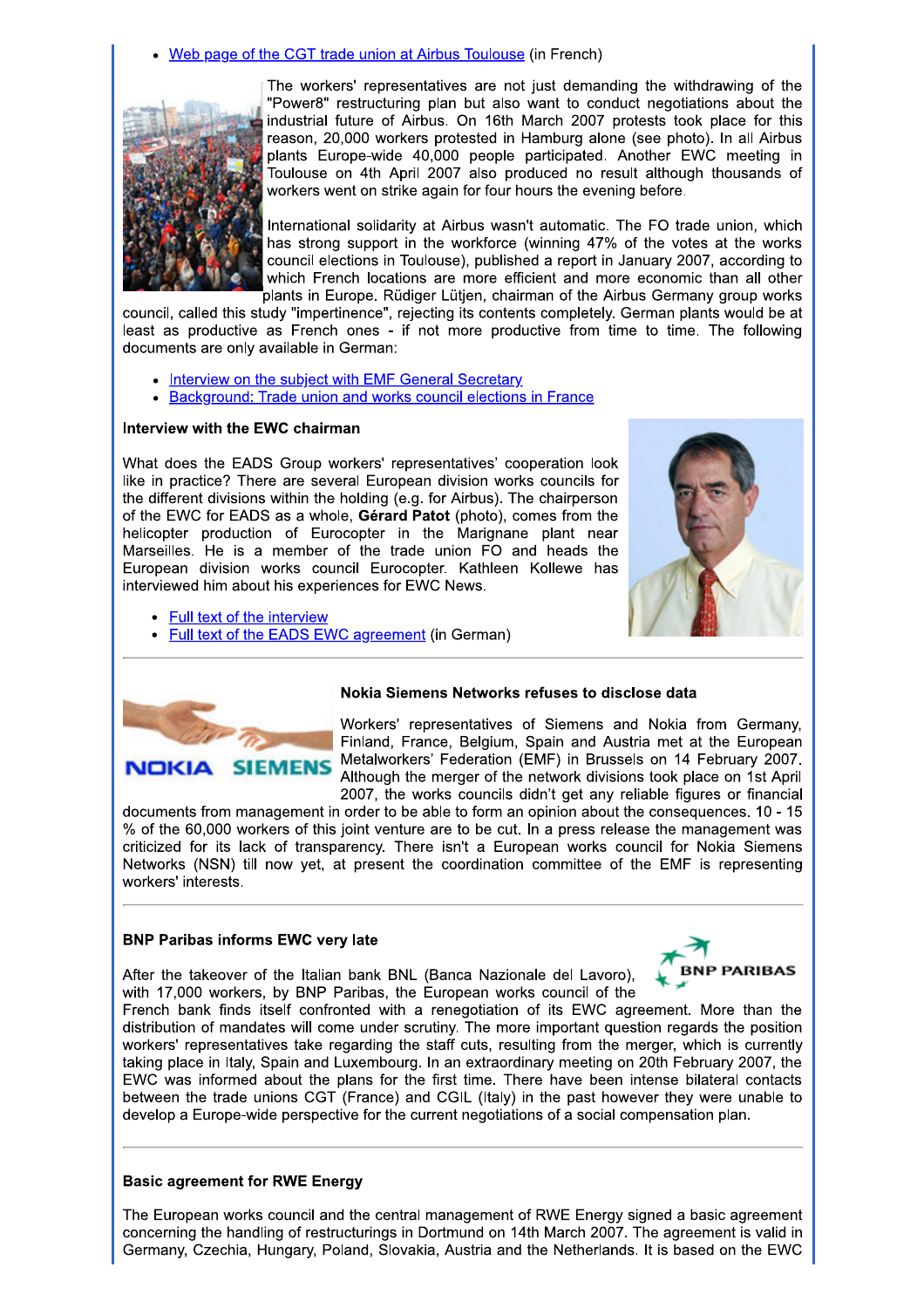

agreement of 2005. There isn't one European works council for the entire group but separate committees in each division.

Full text of the restructuring agreement (in German)

# **EWC chairman's presentation**

## **Europe-wide negotiations at Sanofi-Aventis**

The central management of the French pharmaceutical company has recently agreed to hold negotiations on employment training, the social consequences of restructuring and the integration of seriously disabled



persons with the European works council. A working group consisting of members of both parties will meet for the first time on 19th April 2007 to agree on the exact procedure. The question at issue is, whether the negotiations should be conducted by the EWC steering committee or by a trade union coordination committee. The formation of such a committee, parallel to the already existing structures of the EWC, is already common practice in many companies of the metal industry.

- Press release on the conclusion of the EWC agreement of Sanofi-Aventis
- Full text of the EWC agreement (in German)

## Priority on the strengthening of the European Works Councils

In the face of the wave of cross-border restructuring that is currently to be observed, the European Metalworkers' Federation (EMF) sees one of its main tasks to organize solidarity within multinational companies. After the first conference on company policy in November 2006 in Brussels, it has now presented its position. The most important point is the strengthening of the European works councils.

- Full text of the position paper (in German)
- 2. What EWC work after a merger?



## **EWC agreement for UniCredit completed**

An EWC agreement was signed for the Italian bank UniCredit on 26th January 2007. The reason for the negotiations was that, after the buying up of HVB Group (Hypovereinsbank and Bank Austria Creditanstalt), a UniCredit's EWC only existed in Germany, not in Italy. The new EWC represents 145,000 workers across Europe, not only in EU countries but also in Switzerland, Croatia, Bosnia, Serbia, San Marino, Turkey, Russia, and the Ukraine. The bank has the most workers in Italy, Poland and Germany.

UniCredit's EWC receives far-reaching participation rights which go beyond information and consultation and are comparable with the regulations recently agreed on for the Allianz insurance company. The agreement provides for two regular meetings per year and up to two extra sessions for exceptional circumstances. The steering committee of six members, who should come from four different countries in the EWC, can set up working groups on relevant subjects and reach agreements on these with central management. The subjects expressly mentioned, are in-company training, equal opportunities, antidiscrimination and occupational health and safety.

- **European Trade Union Confederation (ETUC) press release**
- **Full text of the EWC agreement**
- Roundtable discussion with employee representatives about the merger (in German)

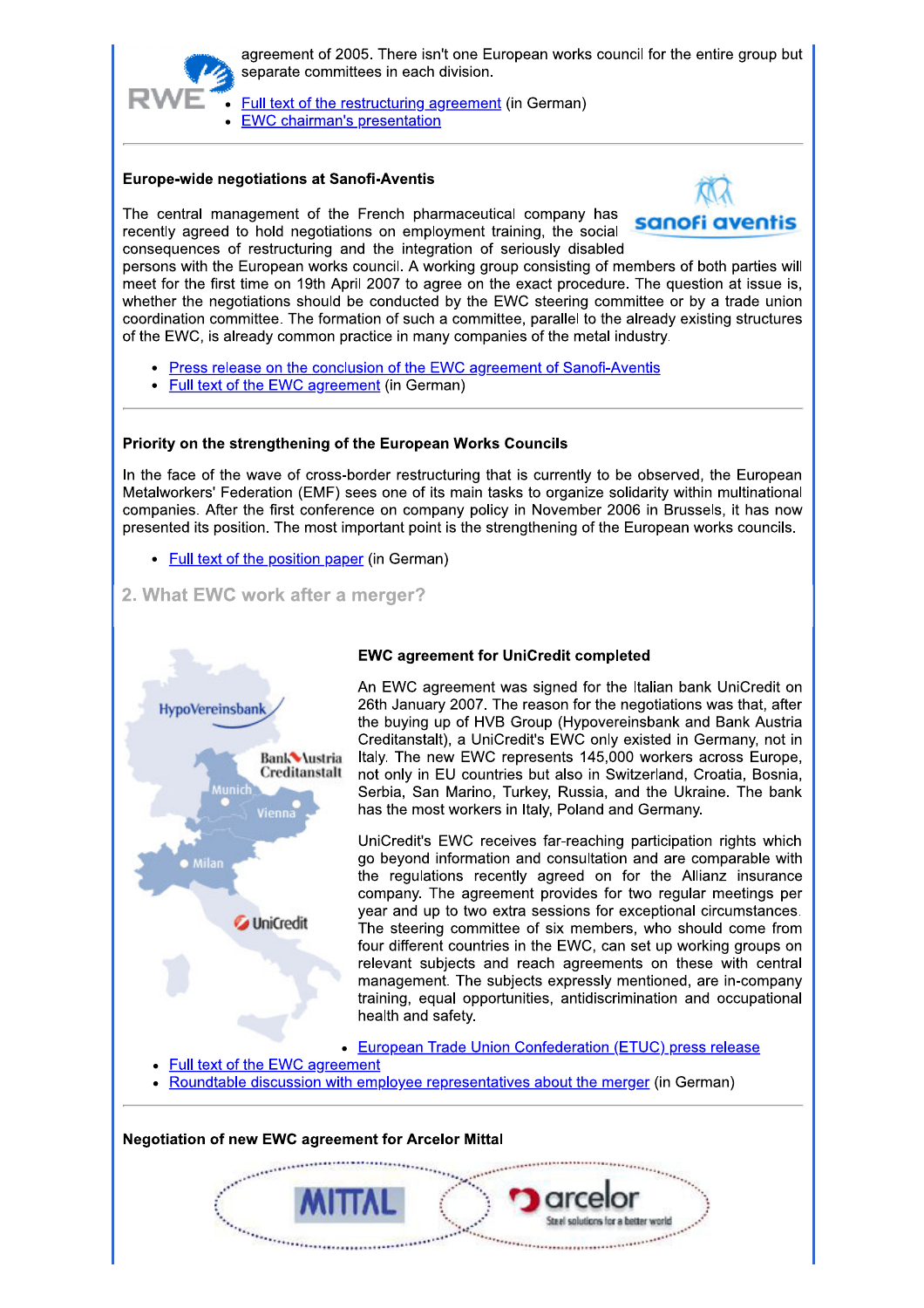After the takeover of Arcelor by Mittal the two European works councils were soon united as well. The third round of negotiations took place on the subject of a new EWC agreement in Brussels on 19th and 20th March 2007. The principles of social dialogue, developed at Arcelor will be transferred to ArcelorMittal, according to the works councils' wishes. Provided that this is guaranteed, the only remaining contentious issue with central management would be the number of delegates in the new EWC. The workers' representatives want to enlarge it from its current 48 members to 72; and the steering committee from 16 to 25 members. Central management refuses. The fourth round of negotiations will take place in the Northern Spanish city of Avilés on 17th and 18th April 2007.

ArcelorMittal management representatives from all over the world met with experts of the International Labour Organization (ILO) in Turin to discuss possible legal consequences of a worldwide framework agreement on 3rd and 4th April 2007. Shortly before the buy-up by Mittal, Arcelor completed such a framework agreement with the trade unions in September 2005.



## Axa EWC integrates Winterthur delegates

After the sale of the Swiss insurance company, Winterthur, by Crédit Suisse to the French insurance group Axa in December 2006, Axa's EWC decided to integrate ten workers' representatives of Winterthur into its future ranks. Nine of them belonged to the EWC of Crédit Suisse before. Neither the employer nor the Axa EWC secretary considered it to be necessary to negotiate a new EWC agreement for the time being. This means that the European works council of Axa has grown from 51 on 61 members. It will hold its next meeting in Berlin in June 2007. Even before the sale the secretary of the EWC of Crédit Suisse had taken part in the meetings of the EWC steering committee of Axa as a permanent quest to ease integration. Since the year 2005 Axa has held basic principles concerning the social dialogue on restructuring of this type.

- Full text of Axa's basic principles on dealing with restructuring
- 3. European Works Councils take legal action

## Important court decision for Alcatel-Lucent expected

Actually the decision should have already been made on 3rd April 2007 but the French court, called by the European works council, adjourned until 27th April 2007. Several hundred workers, some of them from abroad, had arrived in Paris by bus in order to witness the decision from the proximity of the courtroom. The court has to decide whether the central management had sufficiently complied with obligations, concerning the information and consultation of the "European Committee for Information and Dialogue" (ECID) - so the official name of the EWC - on the subject of a restructuring plan.



The French group Alcatel (58,000 employees) and the U.S. company Lucent Technologies (30,000 employees), a former section of AT&T, had merged on 1st December 2006. With its headquarters in Paris, the new transatlantic group has become a worldwide leading manufacturer of telephone and internet technology. Due to this merger 12,500 jobs are now on the list of cuts. In Germany in particular, the plants in Stuttgart and Nuremberg are threatened.

Following numerous local protests in the countries concerned (France, Germany, Spain, Italy, the Netherlands, Belgium), the European works council called for a protest day. About 4,500 people from several countries took part in the demonstration in Paris on 15th March 2007. During the period, leading up to this protest day, central management had threatened to switch off the intranet pages of the EWC to withdraw the electronic platform for such protests.

- Background information on protests
- Chronological list of events (in German)
- Internet forum ("Blog") on the restructuring plan (in French)

#### Spy found in interpreter's cubicle



The EWC meeting on 23rd March 2007 shows the means that central management of Alcatel-Lucent have resorted to, in order to push through its restructuring plans against the will of the works councils. EWC members discovered a lawyer, working for the employer, after he had been smuggled in into the interpreters' room in order to eavesdrop on the workers' representatives' internal debate. The EWC exposed this event public in a press release.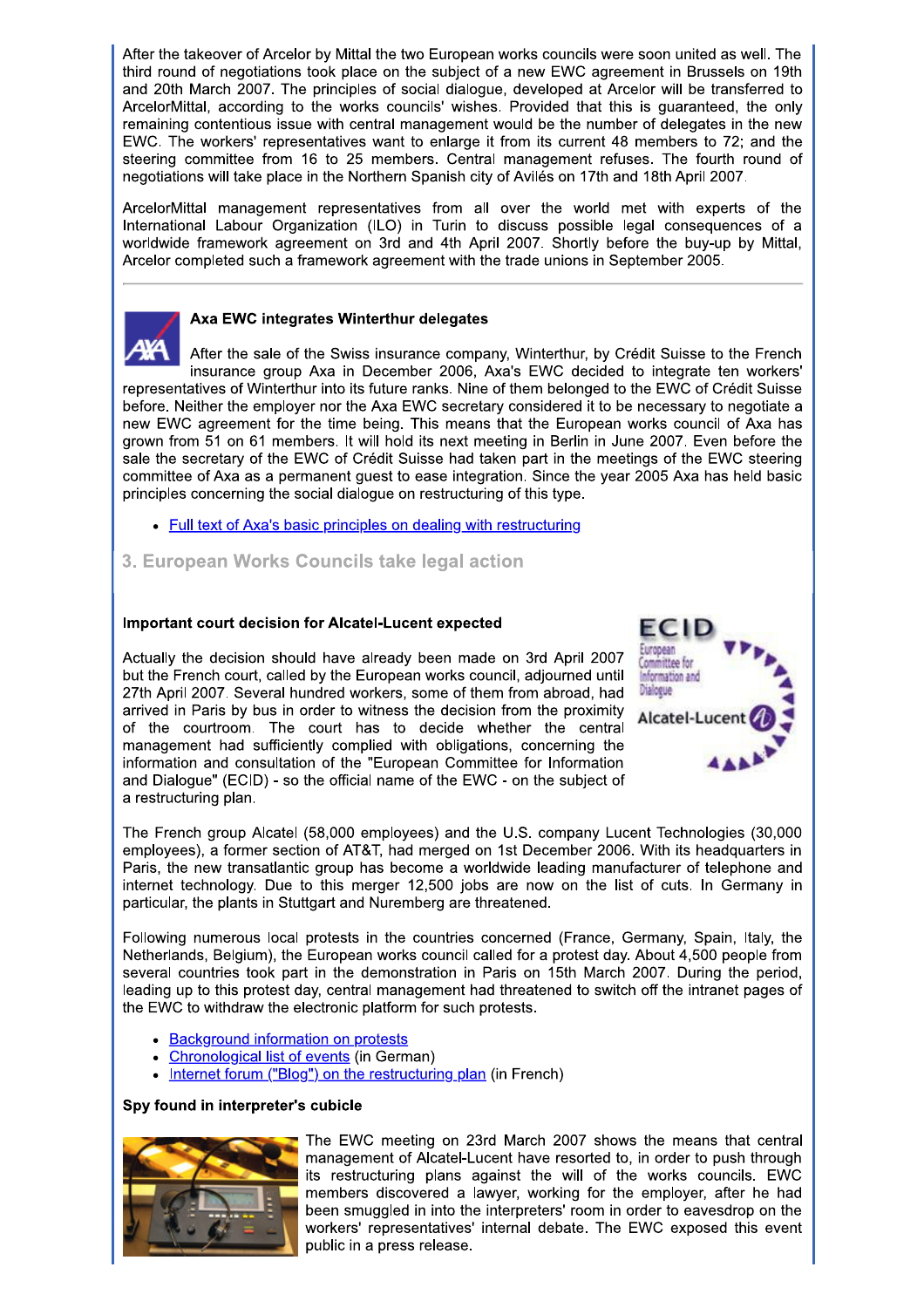• Full text of the press release (in French)

#### **Employer's legal position**

Prior to the merger the workers' representatives of both enterprises had tried to negotiate a new EWC agreement. They were however unsuccessful due to resistance on the management side. This means that the former Alcatel agreement remains valid in the merged company.

In the current legal proceedings, the group's central management's position is that the ECID is merely a committee for social dialogue and not a fully fledged European works council. They are not entitled to the information and consultation rights of an EWC, according to EWC Directive, because the committee was established in 1996 on a "voluntary" basis before the national EWC laws came into effect. Such agreements actually still benefit from special protection according to article 13 of the **EWC Directive.** 

#### Possible consequences of the verdict

In this context the forthcoming decision of the French court is of considerable significance to all enterprises that completed a "voluntary" EWC agreement before the deadline in September 1996. According to the calculations of the European Trade Union Institute, this applies to about 430 companies, including almost all well-known big companies (many of them on the German stock market, DAX). Should the court in Paris favour the trade union position, undreamt-of possibilities for the improvement of the EWC's weak participation rights would arise in these enterprises, without even a revision of the EWC Directive.

- Further verdicts on EWC matters (in German)
- Revision of the EWC Directive: current status

## Declaration of the EWC agreement as invalid

The French construction and telecommunications group, Bouygues, is to obtain a new EWC agreement after their "voluntary" agreement, dating from 1995, was been declared invalid by a Paris court. Consequently in March 2007 central management agreed to the formation of a Special Negotiation Body (SNB), consisting of 17 members.



A court of appeal declared the former agreement invalid on 12th October 2006.

The complaint had been launched by the trade union. CGT, because it felt itself to be disadvantaged in the naming of delegates for the EWC. The judges decided that the agreement on the formation of a "European Committee for Social Dialogue" had been reached correctly, according to article 13 of the EWC Directive, but not correctly extended later on. The CGT, one of the signatories of the agreement, hadn't agreed to the extension. This court decision in actuality means that every trade union in Europe can prevent the continuation of the validity of an article 13 agreement, provided that it was originally one of the signatories.

A comparable agreement is currently being negotiated at the labour court in Stuttgart, Germany. The prosecutor is the works council of Stilke station bookshops in Hamburg in this case. Stilke is a subsidiary of the Swiss Valora group.

## The Vaxholm (or Laval) case in ECJ



The European Court of Justice (ECJ) discussed the case of Vaxholm for the first time on 8th January 2007. The case is of Europe-wide significance. The question is in the centre, whether industrial action is permitted, according to EU law, to force foreign companies to observe Swedish industry-wide wage agreements on Swedish soil also for foreign workers. The European Trade Union Confederation (ETUC) used the beginning of the court case in Luxembourg as an opportunity to confirm its legal position.

**ETUC press release** 

4. Emplovers consider legal proceedings to be a risk

A decision, made by a French court, which can definitely be regarded as a milestone in terms of jurisdiction on the EWC Directive, was passed as early as November 2006. The European works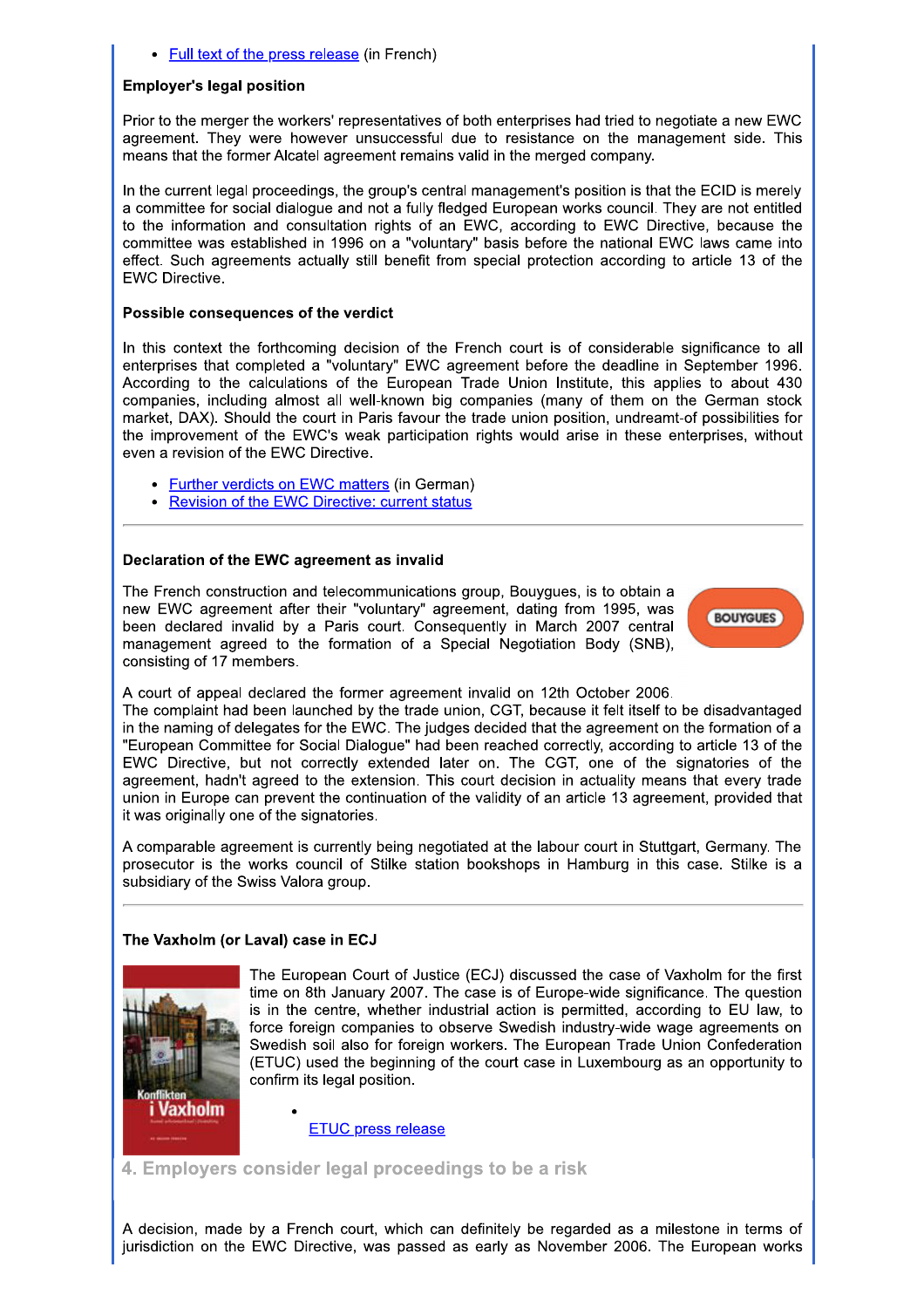council of Gaz de France could hinder the planned merger with Suez, using a last-minute injunction. While the decision in the main proceedings has yet to be made by the highest French court of appeal (a decision cannot be expected in the short term), other European works councils are already referring to this verdict.

## Thomson EWC threatens legal proceedings

On 8th February 2007 the steering committee of Thomson EWC  $T H O M S O N$ decided to take legal action. The French electrical company wants to close down in Luxembourg and the UK and shift its DVD



production centres to Poland. The information and consultation rights of the European works council, which central management and EWC had agreed upon in May 2006, in an appendix to the EWC agreement, were not respected. The EWC secretary (= spokesman on the workers' side) was also denied access to both plants.

After the decision the management agreed to pay a financial analysis for the EWC and temporarily stopped the measures in the two countries. The EWC is seeking to establish minimum social standards which would become a component in a redundancy scheme in the plants concerned.

## Michelin management gives way at the last minute



**MICHELIN** 

The European works council of the French tyre manufacturer, Michelin, also referred to the court decision mentioned above, concerning Gaz de France. A vicious lawsuit was called off at the last minute on 3rd April 2007. At a meeting in the rooms of the European Mine, Chemical and Energy Workers' Federation (EMCEF) in Brussels, the employer duly agreed to comply with the consultation procedure and conceded to the special sessions that the EWC was demanding.

• Information on the Michelin EWC (in French)

From a German perspective, in the face of a lack of co-determination right, this kind of EWC demand needs quite to be explained. Prof. Kotthoff's study, which we have repeatedly referred to in EWC News, presents a typical French EWC meeting:

• Example of a French EWC meeting (in German)

#### Employer lobby recommends risk assessment

The employers' friendly London consultancy and lobby office "European Study Group" has recently published an article under the title "European Works Councils flex their muscles". It claims that trade unions abuse European works councils, to get employers into difficulty. After a number of years of peace and harmony, they now allegedly influence multinational companies' decisions with European works councils, through the courts. This would supposedly be a new strategy because they were unsuccessful in revising the EWC Directive at the European Commission. It is followed by an advertisement for the author: Personnel managers should practise risk estimation, with expert advice in order to avoid being the next victim of such trade union strategies.

On their part, trade unions regard the statement of "European Study Group" as a call to breach the **EWC Directive.** 

- Contribution of European Study Group in the wording
- The reaction of the Federation of European trade unions in the service sector

## 5. Minimum social standards agreed

#### Pan-European Social Charter at Generali

After the European works council of the Italian insurance group. Generali, had organized a Europe-wide action day against restructuring plans on 17th October 2006, central management presented a European social charter, in written form, to the steering committee at the meeting in Venice on 28th November 2006. It is to become a component of the EWC agreement. Besides the ban on child labour and discrimination. it also includes the obligation of the enterprise to the promotion of competence



development and in-company training in the case of restructuring. In future workers' representatives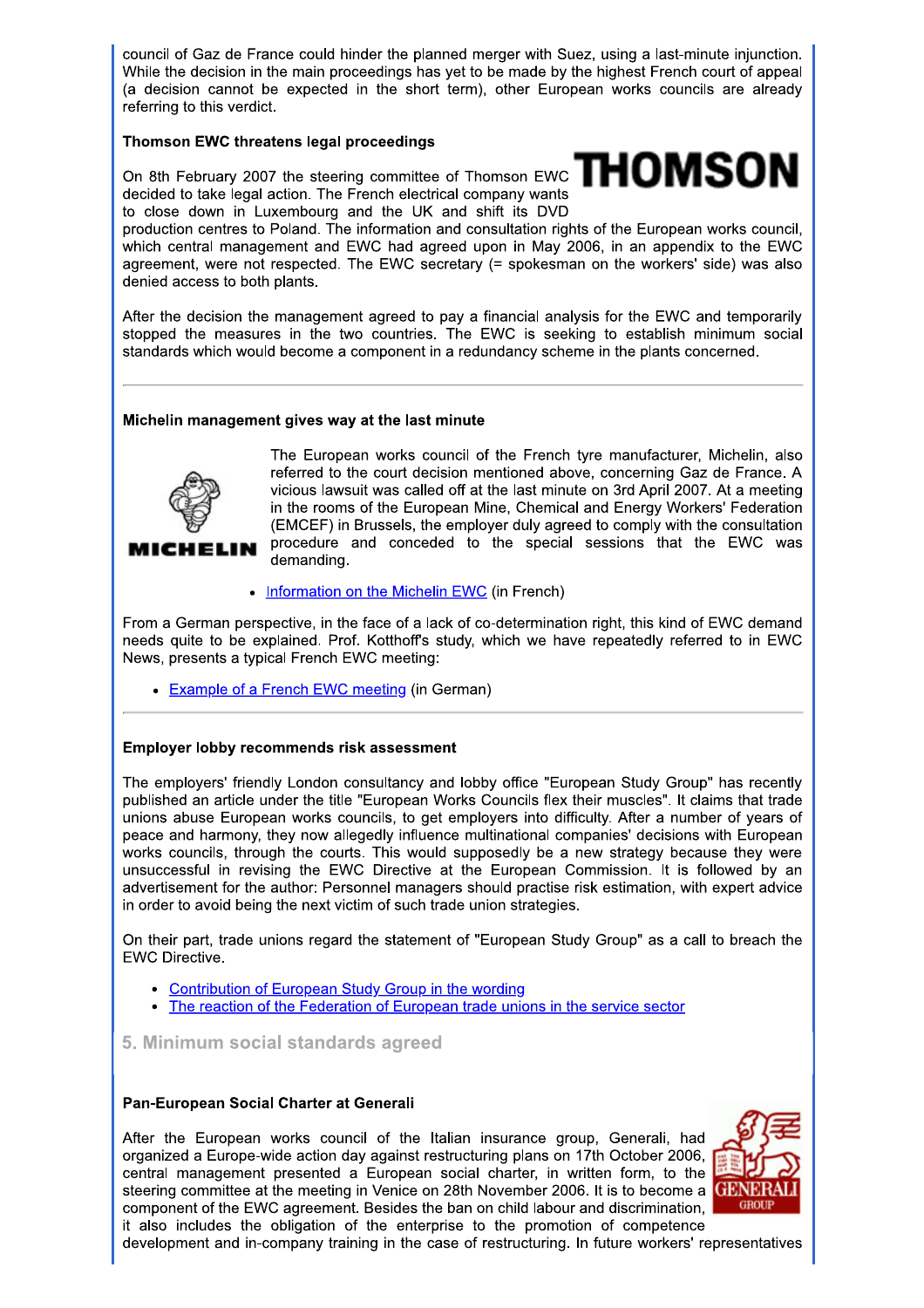are to be involved in consultation procedures in good time in any country where Generali is represented with branch offices.

- Further information on the social charter
- Full text of the social charter

#### Worldwide framework agreements concerning minimum social standards

On 15 December 2006 an international framework agreement was signed in Sydney for the 40,000 workers of National Australia Group (NAG) in Australia, New Zealand and the UK. The agreement provides for a meeting between workers' representatives and the management of the bank once a year to verify compliance with the agreement.

• Full text of the framework agreement

France Télécom also wants to present itself as a socially responsible company. In the agreement on minimum social standards with validity worldwide, signed with the trade unions in Paris on 21st December 2006, the management obliges itself to include the workers' representatives concerned in talks about restructuring measure in good time. The written proposal to negotiate the establishment of a world works council then followed this agreement on 15 February 2007.

- Full text of the framework agreement
- Presentation on the corporate strategy of France Télécom

On 22 January 2007 the global trade union confederation, Building and Wood Workers' International (BWI), signed a framework agreement with worldwide validity with the Dutch construction company, VolkerWessels, in Rotterdam. It also is supported by the European works council. A monitoring group, made up of trade unions and the group's central management, is to verify compliance with the agreement once a year. Outside the Netherlands VolkerWessels is strongly represented in Belgium. Germany, the UK, USA and Canada.

- Report on the signing of the agreement
- Full text of the framework agreement

#### Textile industry: Talks with suppliers in Portugal and Turkey

Representatives of the management and the workers of the Spanish textile retailer, Inditex Group, have held talks with local textile companies in Porto and Istanbul. Inditex would like to reduce the number of its suppliers and there by make a qualitative choice. Enterprises, which conscientiously fulfil Inditex's code of conduct, will be preferred. In an audit the quality of working conditions and health protection will be evaluated, the avoidance of excessive amounts of overtime and payment. according to the legally permitted standards are also included.

- Full text of the Code of conduct for suppliers
- **6. Newly founded SEs**

#### **Negotiations under way in Fresenius**

Following the decision of the general meeting to change the medicine enterprise into a European company (SE) on 4th December 2006, the negotiation of a Europe-wide participation agreement with the workers' side began on 16th January 2007. Central management would not only like to simplify the corporate legal structures with the transformation but also prevent an expansion of the supervisory board to 20 members. This would be legally binding for a German public limited company, however it is subject to negotiation in the case of European companies.



• Conversion report of the central management

#### **BASF also wants to become an SE**

On 27th February 2007 the world market leader in the chemical industry announced that it was to assume the legal form of the European company (SE). The official decision will be made at the general meeting on 26th April 2007. The workers' side will then elect 29 members to a special negotiation body (SNB) which will negotiate an agreement on participation with central management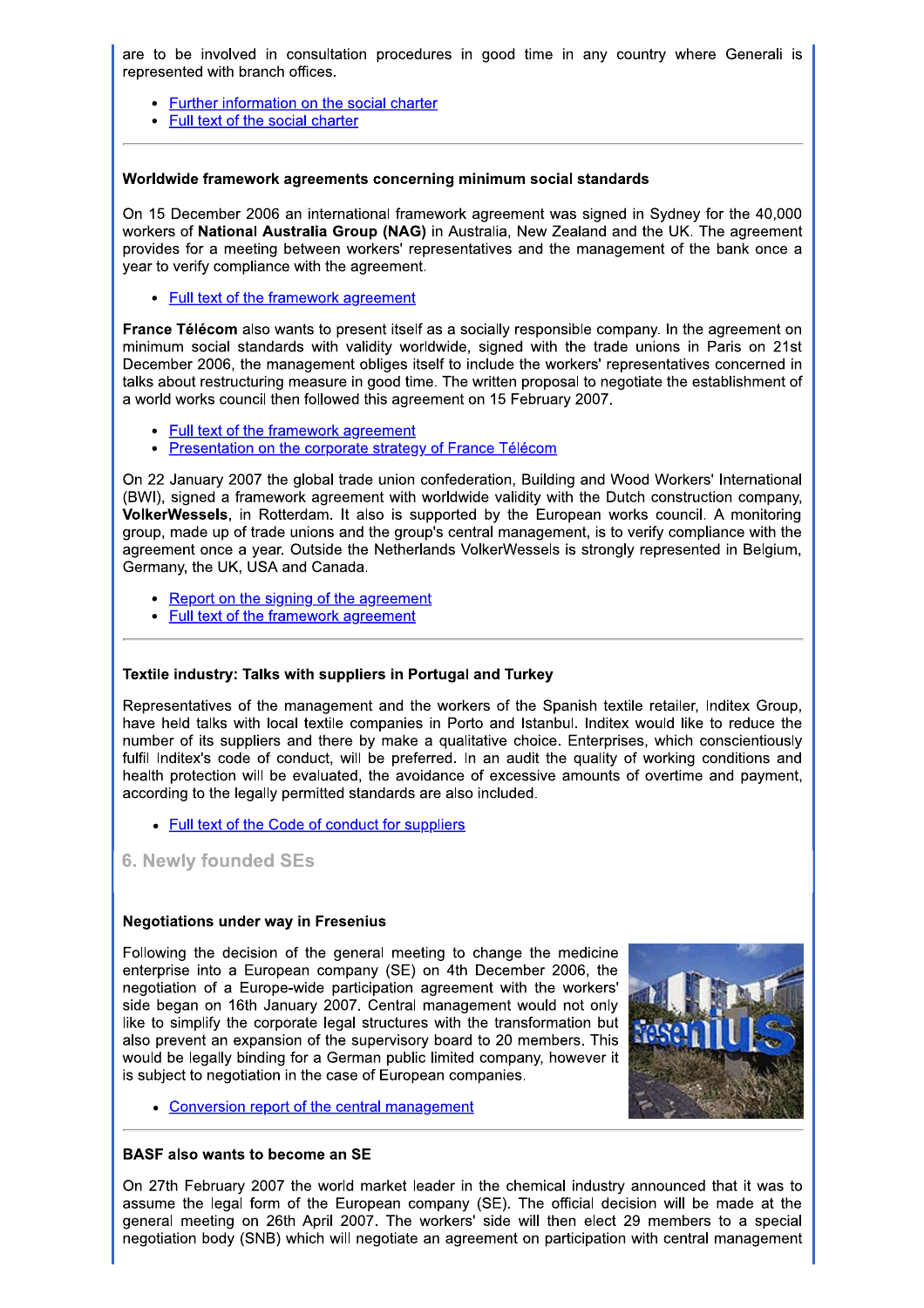

within six months. The workers' side wants to assign the precision work in detail to a small negotiation commission.

The employers' side would obviously like to achieve a reduction of the supervisory board from 20 to 12 members. This question played a role also during the negotiations in the insurance group Allianz as well as in Fresenius. The European works council, which has been in existence since 1995 (official name: BASF Euro Dialogue), is soon to be replaced by a Europe-wide SE works council which fulfils the trade unions' wish for

much more extensive rights. The BASF dialogue forum was a pioneer of the early phase of European works councils but is in many ways no longer up-to-date: It can for example only meet once a year.

• Conversion report of the central management

#### **Conrad Electronic registers as SE**

The German retailer, Conrad Electronic, has been signed up as a European company (SE) since 18th August 2006. Though the 2.300 workers don't send any representative to the supervisory board, their interests are looked after by the finance committee of the German group works council.

#### Elcoteg intends to transfer its headquarters to Luxembourg

The electronics company Elcoteq, based in Finland, was one of the first enterprises Europe-wide to adopt the legal form of an SE on 1st October 2005. The central management has now announced the transfer of its head office to Luxembourg on 1st January 2008 in order to improve its globalisation strategy and to increase competitiveness. This will not have effects on the participation agreement.

• Further details on the legal form of the European company (in German)

## 7. European Works Councils in the service sector

#### Severe lagging in EWC foundation

The service sector is the most important economic sector in the European single market, after the metal industry, with regard to the number of companies which fall under the EWC Directive. While the production sectors of metal and chemistry have already managed to



found more than 40% of all European works councils Europe-wide, the service sector takes the last place, of all sectors, with 24%, according to the calculations of the European Trade Union Institute. In June 2005 the EWC Directive applied to 595 service companies, there were 148 European works councils in 143 firms. This number should be a little higher by now. About half of all EWC bodies have already been in existence since the mid nineties.

While the remaining enterprises in the metal and chemistry industry without an EWC prove to have a small number of staff, there still a considerable number of larger companies without an EWC is in the service sector. British and Swedish service companies have been faster at founding EWCs than those from Germany or France. Another unusual feature: European works councils in the service sector are confronted with mergers more frequently than in any other economic sector.

#### New coordinator of EWC work



The coordination of the European works councils in the service sector is carried out by the Brussels office of the Federation of European trade unions in the service sector (UNI). Ivonne Jackelen (photo) has been responsible for this task since October 2006. She met Werner Altmeyer in Brussels and talked about her work.

Full text of the interview with Ivonne Jackelen

At present UNI is supporting 172 existing and emerging European works councils:

- 59 enterprises from the press and publishing industries
- 59 banks and insurance companies
- 22 information technology enterprises
- 10 post and telecommunications groups
- 10 enterprises of the wholesale and retail trade
- 6 enterprises from the cleaning and security sector
- as well as 2 of each of temporary agency work, tourism and the entertainment industry.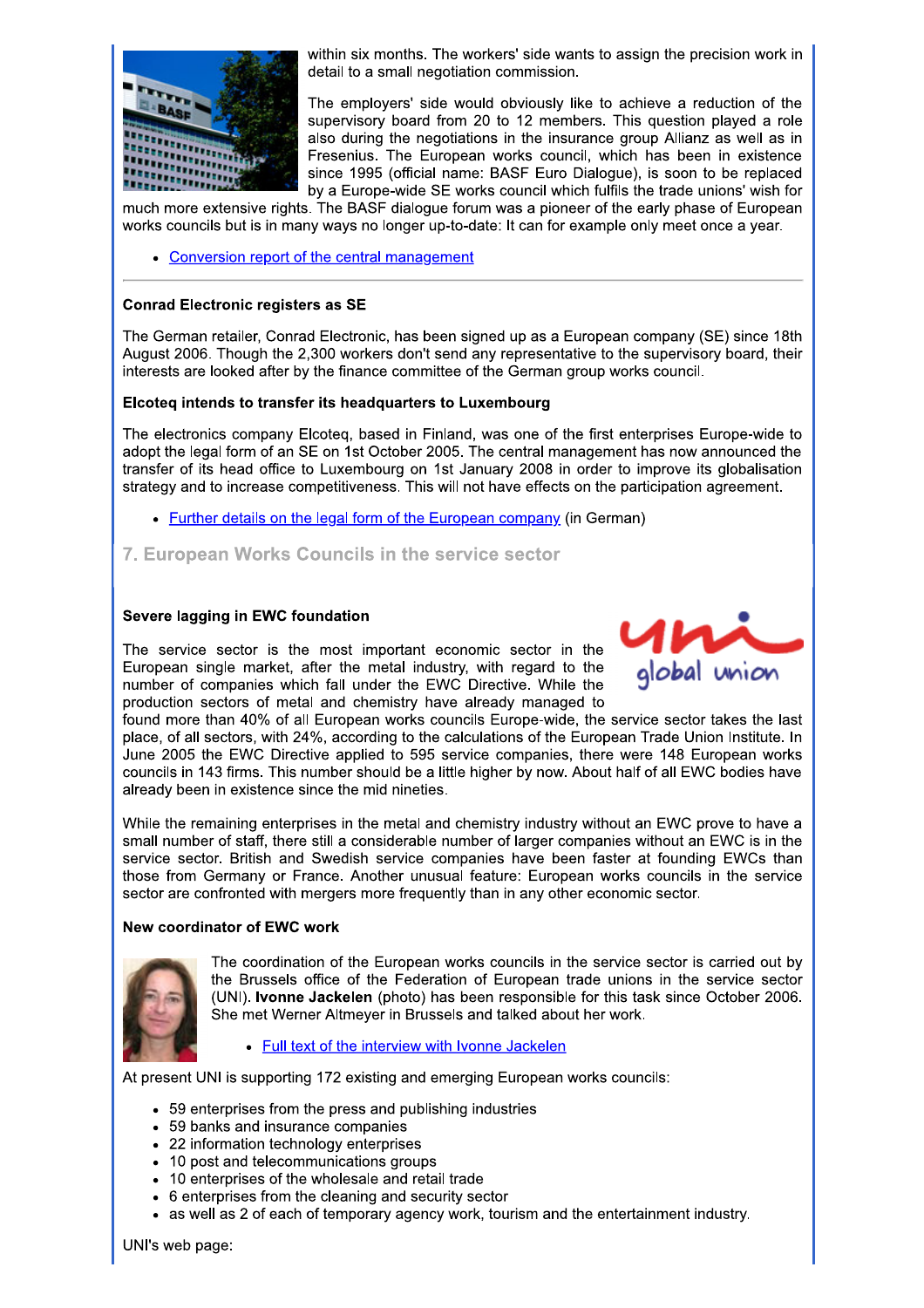- Information on European works councils
- Information on worldwide framework agreements

#### **Banks complete first EWC agreements in Cyprus**

South Cyprus has been part of the EU and therefore fallen within the scope of the EWC Directive since 1st May 2004. However only 65 of the 2,204 enterprises, which fall within the scope of the EWC Directive, are represented with a branch office in the Mediterranean island. 33 of these had already founded an EWC by June 2005. The first two EWC agreements, signed in Cypriot enterprises were with Marfin Popular Bank and Bank of Cyprus in February 2007. Both agreements go beyond the minimum standards of the EWC Directive and also include branch offices in Greece and the UK as well as in Cyprus. The negotiations were above all conducted by the Cypriot bank workers trade union (ETYK).

#### Further sector-specific reports in past issues of EWC News (only in German):

- Automobile industry (July 2006)
- Chemical industry (October 2006)
- Electronics industry (September 2005)
- Metal industry (December 2006)
- Transport industry (December 2006)
- EWC work in ver.di (December 2004)

## 8. Czechia: New Labour Code and EWC work



Czech Republic has been an EU member since 1st May 2004. With 10 m. inhabitants, the country is larger than Austria. Czechia has a long industrial tradition however many enterprises have been sold to foreign investors over the last few years. Today the subsidiaries of foreign groups are responsible for half of all industrial production, about a third of employment in industry and about 70% of exports.

Trade union density is about 30%; a similar number of workers are covered by collective agreements. This means that the grey area of unregulated workplaces is substantially larger than in many Western European countries. The Czech trade union confederation ČMKOS organizes about 600,000 members in 33 federations. There are also smaller trade unions but they are relatively insignificant in comparison with CMKOS. A new labour code, which came into effect in Czechia on 1st January 2007, have brought about some changes. We have compiled some documents here which can help to understand Czech labour laws:

- Full text of the new labour code (English translation)
- Presentation on the new Czech labour legislation (in German)
- Characteristics of workplace representation (in German)

#### The Czech model of workers' representation

Czech Republic has only known trade union workers' representation, founded by at least just three people, since its transition to the market economy. To make a workers' representation in accordance with EU standards possible for enterprises without trade union, a regulation concerning the founding of "works councils" was included in the labour code of 2001. Accordingly a works council may be founded on request of a third of the workforce, on the condition that there isn't any trade union representation in the company already. It is to be dissolved automatically if a trade union workers' representation is founded later on. This solution, now described as the "Czech Model", didn't exist in any other European country before. According to the law, works councils have fewer rights than a trade union representatives' committee. If an active works council operation develops in a company without a trade union, it can serve as an incentive for the transformation of the works council into a trade union representatives' committee.

• Background: Workplace representation in Czechia and other accession countries (in German)

#### **European Works Councils in Czechia**

As the other countries joining the EU, the EWC Directive came into effect on the day of Czechia's admission to EU, that is on 1st May 2004. Of 2,204 enterprises Europe-wide which could potentially set up a European works council, 636 are represented by a branch office in Czechia (according to the calculations of the European Trade Union Institute in June 2005). This number is more or less comparable with Denmark or Ireland. Amongst the new EU member countries, Czechia ranks third place after Poland and Hungary.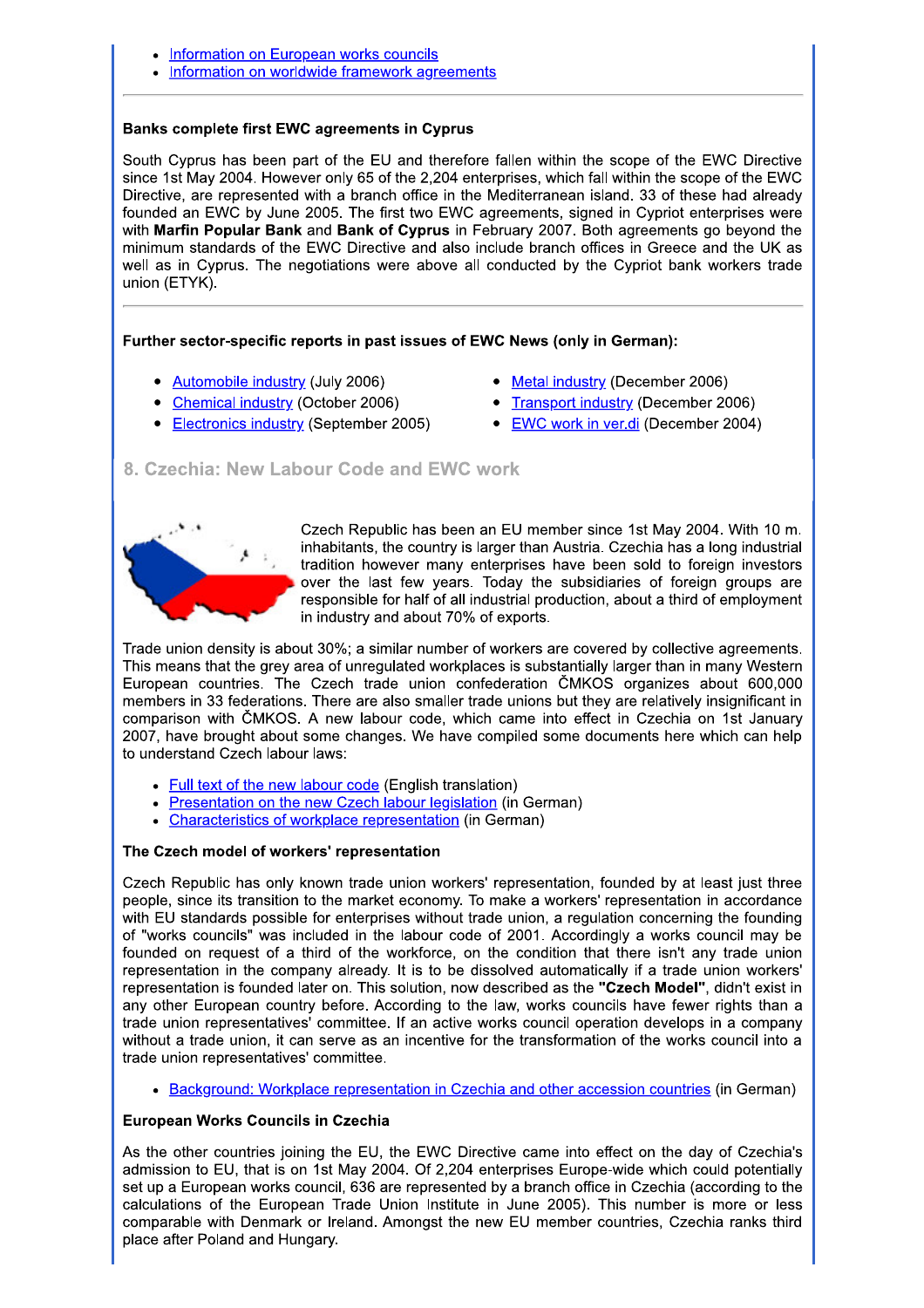However only eight of these 636 enterprises have their headquarters on Czech soil. So the national economy is in the hands of foreign groups which frequently use the country as an "extended workbench" of the European single market. As many as 231 of the 636 enterprises are German. Almost the half of all enterprises with locations in Czechia had already founded an EWC in June 2005. These 333 councils are now to be enlarged to include delegates from Czechia. A study in the year 2003 shows that at that time over 50 delegates from Czechia were already involved in various EWC bodies, half of them in the metal industry.

- Transposition of the EWC Directive in Czechia
- Report on an EWC training project in the metal industry
- Background: EU enlargement to the east and European works councils

#### The first EWC foundation in a Czech company

An EWC agreement was signed for the electricity company, CEZ, in Praque on 3rd April 2007. It is the first European works council in a Czech enterprise and the first case for an EWC agreement that exclusively covers into new EU countries. The EWC represents 25,000 workers in Czechia, Poland, Romania and Bulgaria. It consists of 23 members. Seven of them



are in the steering committee. The information and consultation rights of the new EWC are considerably more extensive than the minimum regulations of the EWC Directive.

- Press release about the signing of the agreement
- Full text of the EWC agreement

## Guide to EWC foundation in eastern European languages

In the context of a project sponsored by the EU, the Slovenian trade union federation ZSSS prepared a quide for the foundation of European works councils for workers' representatives from the new EU member states in June 2006. It is available in Czech, Polish, Slovenian and French.

• Information on the quide

## Previous country specials in EWC News (only in German):

- Austria (December 2006)
- France (March 2006)
- $\bullet$  ltaly (July 2006)
- Poland (June 2005)
- Spain (March 2005)
- Sweden (December 2005)
- Switzerland (December 2004)
- United Kingdom (September 2005)

# 9. EWC research



## Management and EWC - a contradictory relationship?

Since January 2006 a research project on European works councils in Austria is running at the Institute for Society and Social Policy at Linz University. EWC members, trade union secretaries and management

representatives are interviewed in twelve groups. Similar to the German study by Prof. Kotthoff the Linz researchers identified several models. They have investigated the role of central management and classified into types. We present from now some selected results:

## Type 1: The "culture of cooperation"

In type 1 the management feels the involvement of the EWC as important to increase identification with the company and to create a positive corporate image, both internally and externally. There is often good experience with the course of cooperation in the home country of the group, which fosters the emergence of a trustful cooperation at European level.

The central management operates a transparent and fair information policy to the European works council and places great emphasis on consultation and discussion. The relations are not entirely free of conflicts of interest, but compromises are within reach because of established cooperative relations. Some issues are not decided against the delegates in the EWC. This does not apply to the business strategy, which remains the sole competence of central management, but for labour policy issues (e. g. for an overall group bonus system or social aspects of corporate integration).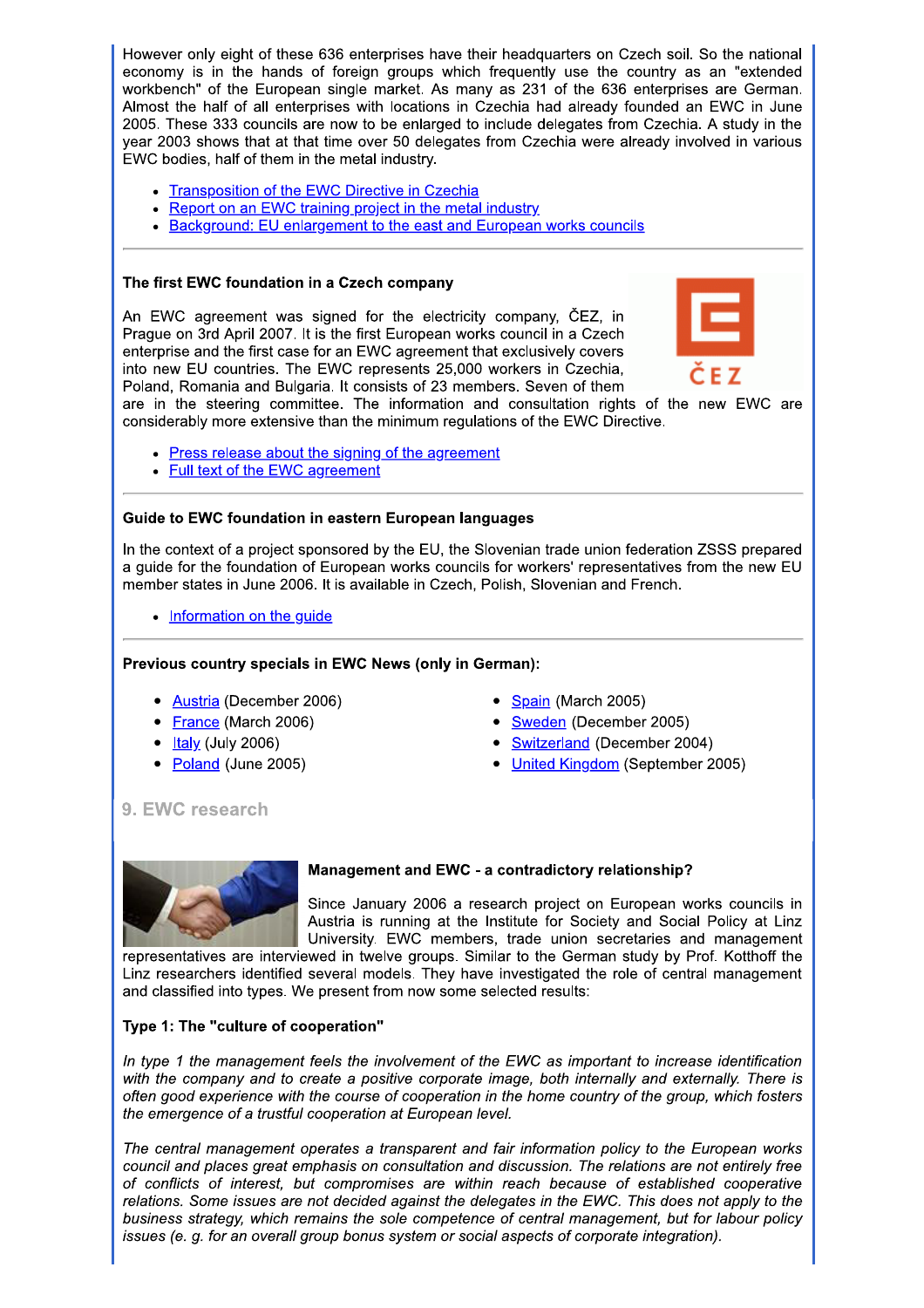In order to use its influence here, the EWC must coordinate its positions internally well and agree on a common policy style towards central management. Only a small, manageable number of groups is characterized by a cooperative and consensual culture of type 1.

In the next issues of EWC News the other types will be outlined:

- Type 2: The EWC as a presentation forum for the group policy
- Type 3: The marginal EWC in the authoritarian corporate culture.

#### Hand in hand with the works council to Eastern Europe?

"Market Efficiency and Workers' Participation Rights" - this is the title of a research project launched at the Institute for Economic Sociology at University of Vienna in cooperation



with the Viennese Research and Advice Centre of the Working World (FORBA) and the Warwick Business School (UK) in September 2006. Researchers want to find out whether multinational enterprises, with their headquarters in Western Europe, transfer their social policies to their subsidiaries in central and Eastern Europe. Or do they perhaps choose locations in central and East European countries because trade unions have fewer rights and works councils are hardly known there? The following documents are only available in German:

- Report on the research project
- Overview of other research projects to this subject

## 10. Interesting web pages

#### European labour law from a British perspective



THE MOST EXPERIENCED PERSONAL INJURY FIRM IN THE UK The legal group, Thompsons Solicitors founded in London in 1921, plays an important role in the legal representation of workers organized in trade unions and trade union officers in the UK. Its 800 workers in 22 branch offices are not just concerned with individual but also with collective labour law. It has published a magazine of its own since 1996, which is freely accessible in the Internet: Thompsons **Labour and European Law Review.** 

- Legal service for British trade unions
- Download of magazines on British and European labour law
- Background document: New information laws for British workers' representatives

#### EWC with a web page of its own



The European works council of the tourism group. Club Méd, has put an exemplary home page onto the Internet. It presents its work in five languages (amongst these English and French) under its official name "European Social Dialog Comittee". You can read discussions with central management in EWC meetings: e. g. questions and answers on the group's strategy plan; works agreements from various countries and press releases can be downloaded.

• The EWC web page of Club Méd

#### **Statistical evaluation of EWC agreements**



Beside the EWC database of the European Trade Union Institute in Brussels there is another possibility of investigating the contents of EWC agreements. The Social Development Agency (SDA) also operates a database. This one processes important characteristics of EWC work statistically in five languages. A list of all query facilities can be found on the web page.

**SDA EWC database**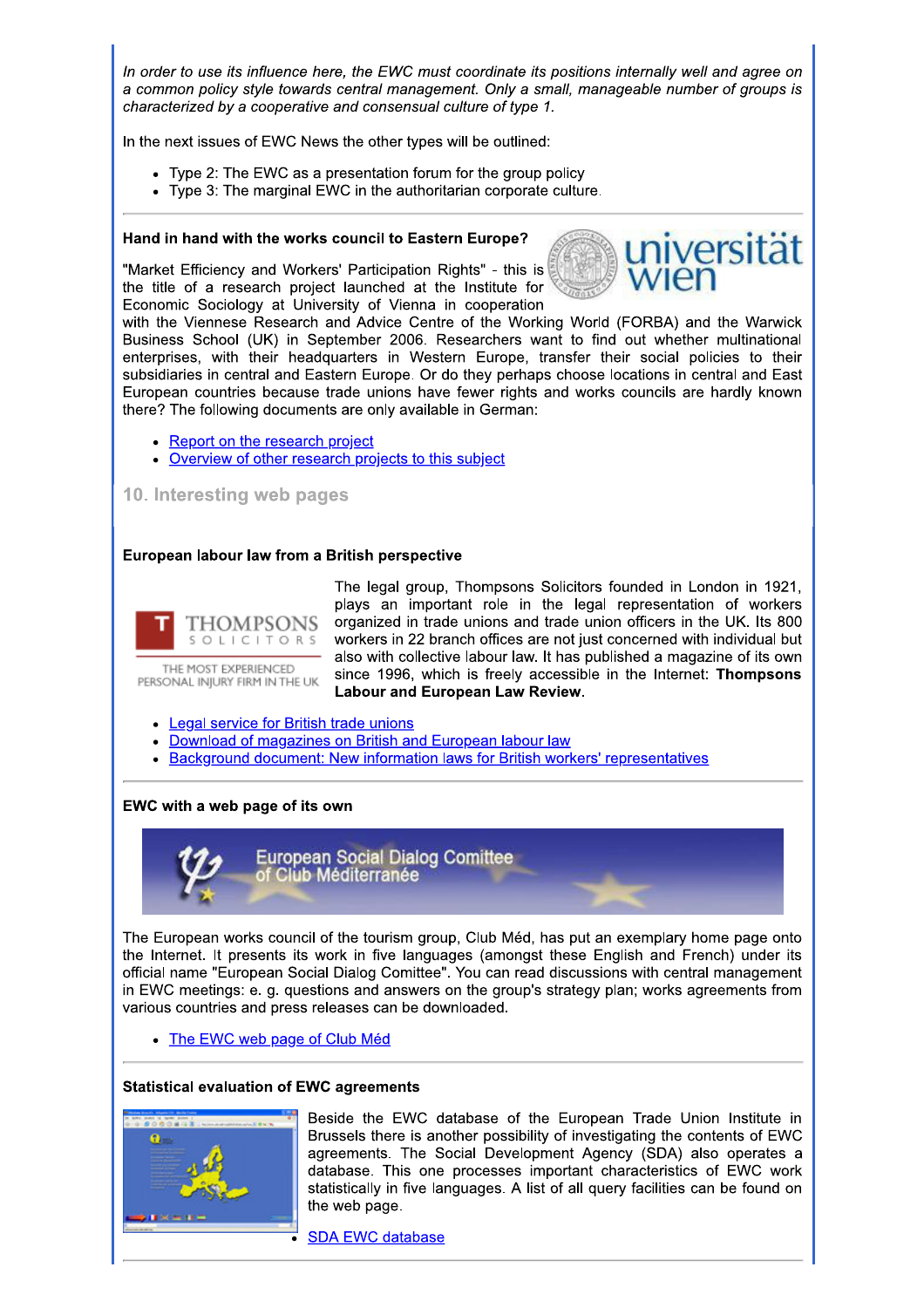#### **General Motors workers' blog**

Since 26th March 2007 there has been a public Internet forum ("blog") for General Motors workers which makes Europe-wide information exchange and discussions possible. The blog was established by the European Metalworkers' Federation (EMF) and is regarded as a premiere in this form in Europe.



## • General Motors workers' blog

We have collected numerous other interesting links.

## 11. New publications

#### Dictionaries for the works council



The second, revised edition of a German - English dictionary has recently been published. It is the result of a language project of the German Mining, Chemical and Energy Industrial Union. It contains about 5,000 key words from the working world on subjects like work, economy, job training, European Union, law, politics and occupational safety. The book offers a translation of technical terms which are usually missing from many standard language dictionaries.

Christiane Horstenkamp **Dictionary of Labour, Law and Business Terms** English - German, German - English Frankfurt/Main 2007, 2. Edition, 310 pages, ISBN 3-7663-3742-4, € 19.90  $\rightarrow$  Order online

DGB Saar presented a similar one, German -

French, in September 2006. It is designed to serve as a language companion in international education and trade union work. The new glossary makes it possible to look up technical vocabulary fast and precisely - both for conversations or discussions and in the context of negotiations. It can be downloaded free of charge and can be ordered from DGB Saar in print.

Jacques Bister/Marcel Mansfeld/Christine Parkin Wortschatz für die Gewerkschaftsarbeit Deutsch - Französisch, Französisch - Deutsch Saarbrücken 2006, 100 pages, € 10.19 → Download dictionary  $\rightarrow$  Order dictionary





#### Mass redundancies in Germany and England

There can't be two other countries in Europe where the workers' participation rights differ so greatly as between Germany and Britain. This thesis attempts a legal comparison of the similarities and differences and how EU norms on worker participation in the face of mass redundancies have been put into practice in each particular country. Remember that Major's conservative government suffered a sensitive defeat in Luxembourg in front of the European Court of Justice (ECJ) in 1994 because it hadn't integrated the relevant EU standards into the British legal system comprehensively. Information about the current legal position was published in the country special about UK in EWC News, September 2005. The thesis is only available in German.

Melanie Buhlinger

Mitbestimmung bei Massenentlassungen auf Grund von Rationalisierungsmaßnahmen in **Deutschland und England** 

Eine Untersuchung zur Notwendigkeit und zu Möglichkeiten einer Modernisierung der betrieblichen Mitbestimmung, Baden-Baden 2007, 246 pages, ISBN 978-3-8329-2534-5, €48.- $\rightarrow$  Further details  $\rightarrow$  Order online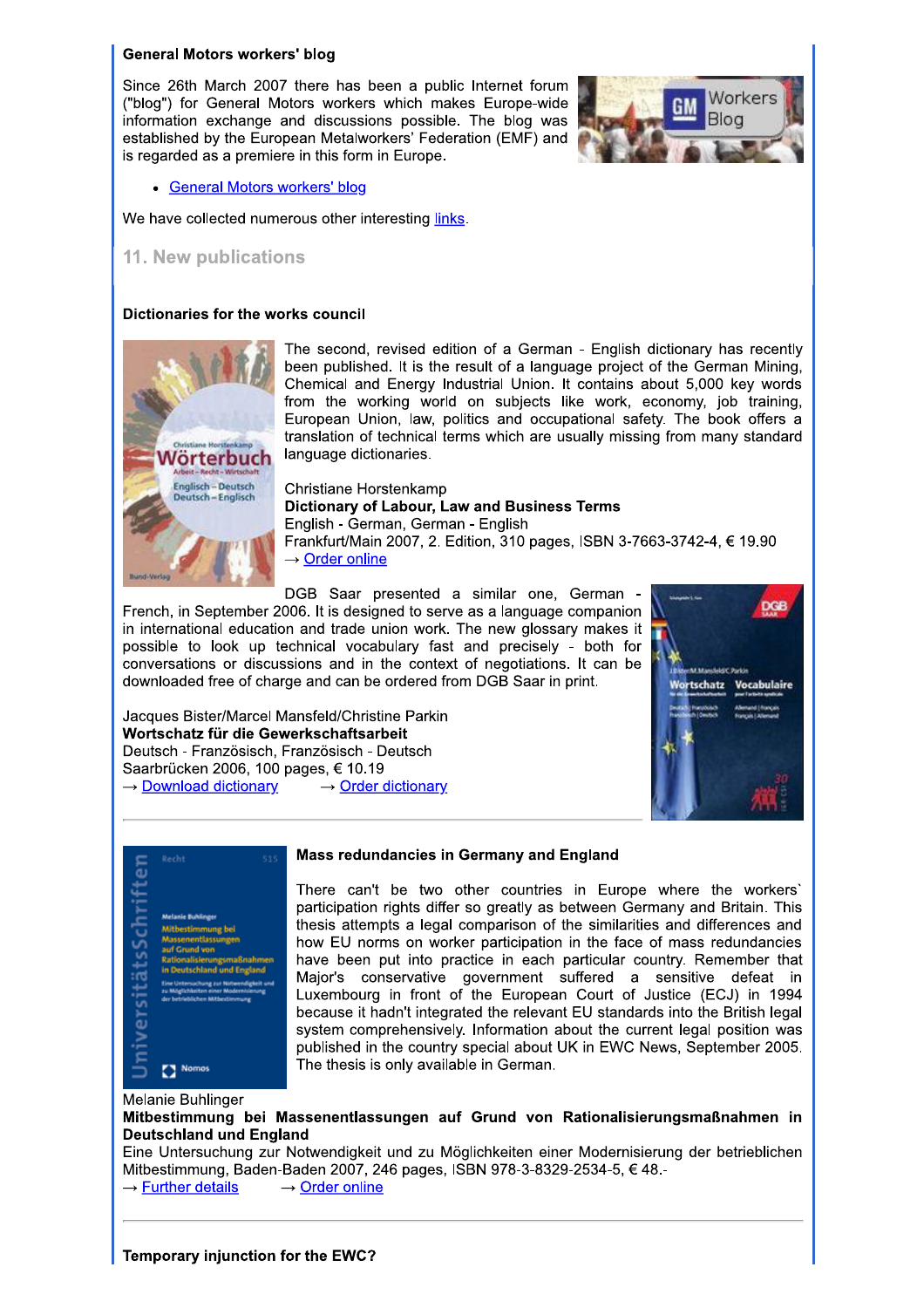

#### Commentaries on the German antidiscrimination law

In the mean time the four antidiscrimination Directives have been implemented in most EU countries in Germany since August 2006. As a subject introduced at European level, it offers European works councils the chance to be active on the subject of equal opportunities and antidiscrimination (see the Areva case in EWC News 4/2006). Two commentaries have recently been published in German.



The work of Schiek examines the topic from an explicitly European perspective. It shows clearly how the EU Directives were implemented, by means of a commentary on particular regulations of the German law (AGG). Examples from other EU countries are also included in these commentaries. Conveniently the corresponding Directive text is printed below the AGG sections. Positive examples of codes of conduct are found in the appendix.

Dagmar Schiek (ed.) Allgemeines Gleichbehandlungsgesetz (AGG) Ein Kommentar aus europäischer Perspektive München 2007, 552 pages, ISBN 978-3-935808-70-5, € 89.- $\rightarrow$  Order online

Däubler's and Bertzbach's commentary also goes into the European perspective. 60 opening pages describe the influence of community law on the AGG and the history of the four EU Directives. Furthermore it also examines discrimination bans under international law. It is a little more practice-oriented than Schiek's work however the former is especially convincing with its consistent European stand point.

Wolfgang Däubler/Martin Bertzbach (ed.) Allgemeines Gleichbehandlungsgesetz Handkommentar Baden-Baden 2007, 785 pages, ISBN 3-8329-1384-7, € 89,- $\rightarrow$  Order online

NOMOSKOMMENTAR

Däubler | Bertzbach (mg)



Nomos

12. Training and consultancy network "euro-workscouncil.net": **Examples of our work** 

#### Difficult EWC assignment on joint venture

The transport federation of the Italian trade union confederation CGIL wants to found a European works council for the Contship Italia Group. The enterprise from Genoa is a subsidiary of Hamburg's Eurokai group and Bremen's Eurogate. The latter is in turn a joint venture (50%, 50%) of Eurokai and the BLG Logistics Group. The enterprises involved operate numerous container terminals on the North Sea coast and in Mediterranean and Atlantic areas.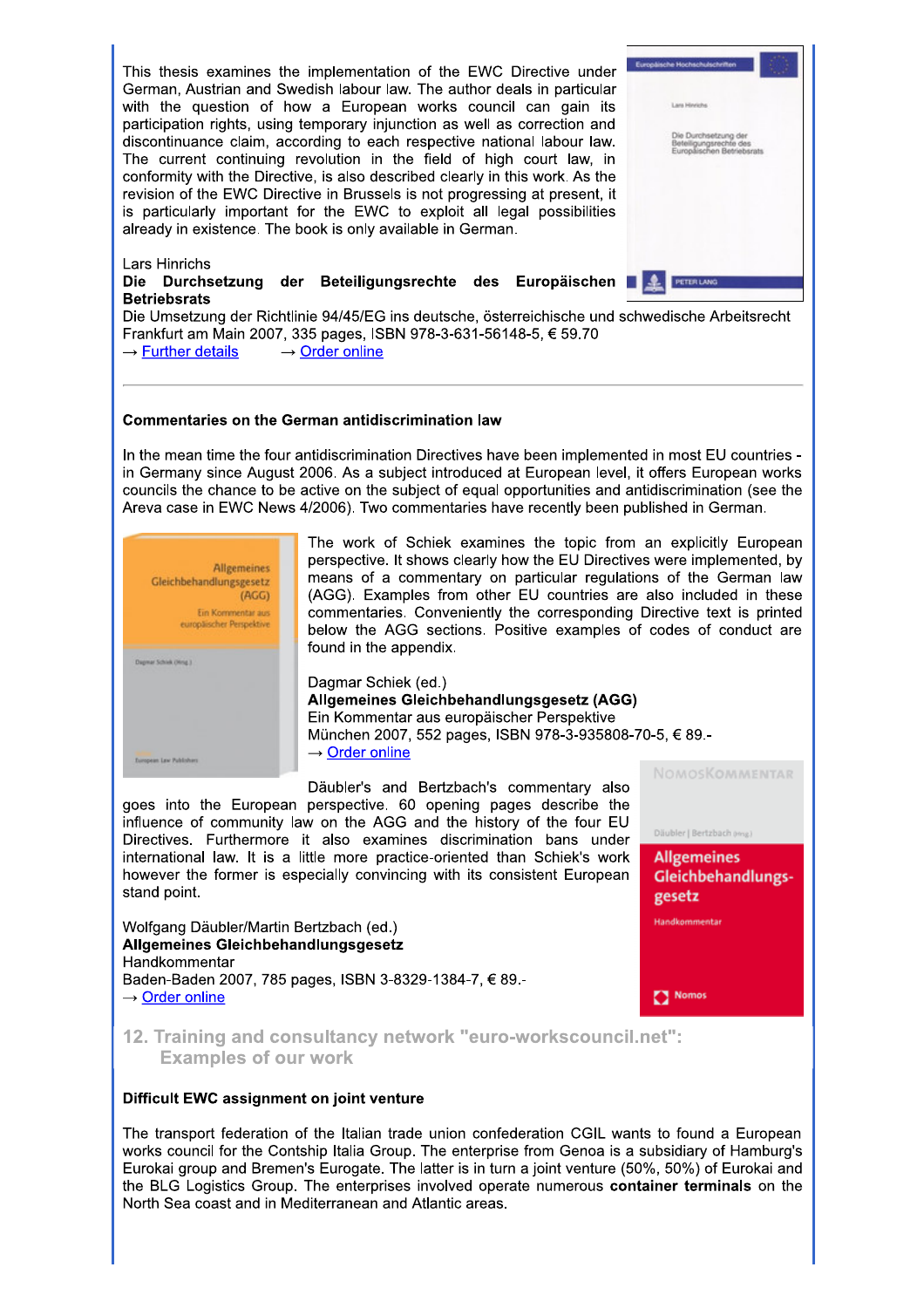

The possibilities of setting up an EWC in a such difficult legal situation was the subject of an international workshop which took place in the Croatian harbour resort, Rijeka, from 2nd to 4th February 2007. The training and consultancy network "euro-workscouncil.net" have drawn up a paper for discussion on this subject in collaboration with the labour law expert, Prof Dr Ulrich Zachert of University of Hamburg.

• Paper on EWC foundation at Contship Italia

## **Internationalisation of Air Traffic Control**

On 1st January 2007 DFS (Deutsche Flugsicherung GmbH) was to be privatised, according to a decision of the German government. However the Federal President abolished the law in October 2006 on the grounds of constitutional considerations. Anyway the 5.300 workers of DFS are expected to be confronted with restructurings in the context of the "Single European Sky". DFS is currently only represented in Germany and the Netherlands.



From 6 to 9 February 2007, a meeting was held in Berlin for air traffic control works council members to familiarise themselves with the effects of the forthcoming internationalisation. One of the topics prepared by the training and consultancy network "euro-workscouncil.net" dealt with the legal basis for worker participation in Belgium, the Netherlands, Luxembourg, France and Switzerland.



## Drägerwerk AG founds EWC

A European works council is to be founded for workers of Drägerwerk AG (about 6,500 in total). They manufacture medicine and security equipment in Germany, UK, Netherlands, France, Spain, Italy, Belgium and Sweden. Dräger is one of the few remaining enterprises of this size in IG Metall's coastal region without an EWC. The meeting to found a Special Negotiation Body (SNB) took place with the support of the training and consultancy network "euro-workscouncil.net" at the group headquarters in Lübeck (Germany) on 26th February 2007.

## **EWC's imminent disintegration**

There has been a European works council at American Standard since 2001. It met for its annual meeting in Brussels from 5th to 9th March 2007. The main subject was the pending reorganisation of the group. This questions the EWC's future existence. Before the decision of the group's central management in USA,



Dr Werner Altmeyer and Dr Heiner Köhnen of the training and consultancy network "euroworkscouncil.net" were requested to organise a three-day EWC workshop. In the face of the current developments, the contents of this workshop became rather explosive.

Presumably all three divisions were meeting for the last time. The air conditioner division. Trane, will be kept; the brakes and vehicle regulation systems area, Wabco, is to be put on to the stock exchange: the division bathrooms & kitchens, Ideal Standard, sold to another group. This means that in future the workers' representatives will find themselves in three different European works councils once more. While at Trane the EWC agreement with American Standard remain valid, at Wabco a Special Negotiation Body (SNB) will be formed to negotiate a new EWC agreement. The workers' representatives of Ideal Standard are to be incorporated into the EWC of the enterprise that buys it, provided that it already has an EWC.

- Full text of the American Standard EWC agreement (in German)
- **Presentation on different EWC models**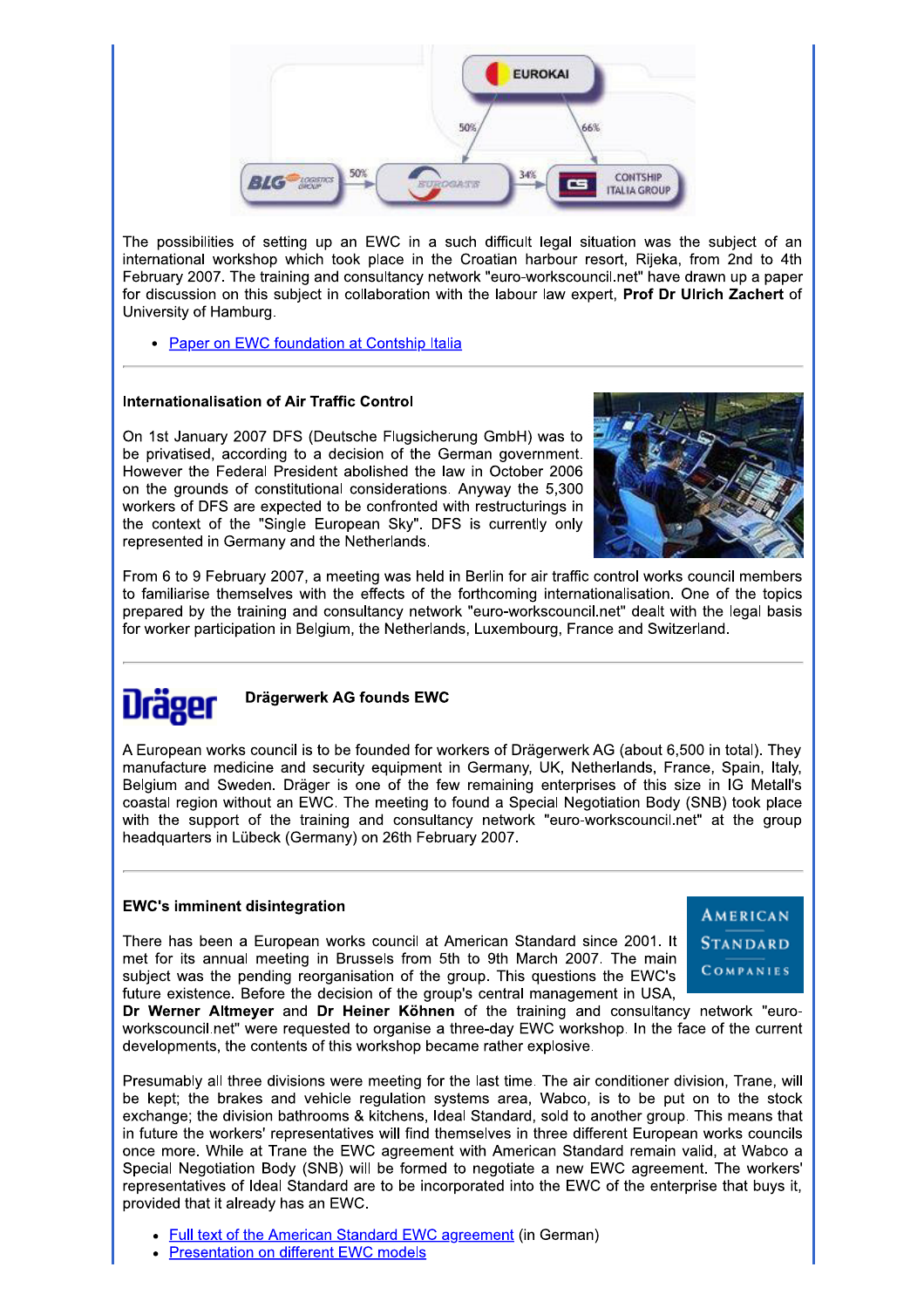## **EWC advisers work together more closely**



**ALPHA** 

Works council advisers from Germany and France met in Paris in order to compare their experiences on 19th and 20th March 2007. The meeting had been called by the French consultancy company, Alpha, who also were its host, and PCG Project Consult from Essen, Germany. The "euro-workscouncil.net" training and consultancy network was represented by Dr Werner Altmeyer. Consultancy organisations from the UK, Spain and other countries will be invited to another meeting in summer 2007. The aim is to pool consultancy competence across boarders.

## Our publishing activities

Two contributions appeared in January 2007. Under the title "European Works Councils act instead of waiting for the legislator", Werner Altmeyer analyses some recently completed EWC agreements in the magazine Arbeitsrecht im Betrieb. The contribution "The representation of workers' interests in France. Vive la France?" was published by Werner Altmeyer and Christian Dufour in the magazine der betriebsrat. Both articles are only available in German.

- Contribution about EWC agreements in the wording (Arbeitsrecht im Betrieb)
- Contribution about workers' representation in France in the wording (der betriebsrat)

## **French publications**

We sent out a French abstract of EWC News again on 12th February 2007 and a contribution, which deals with challenges of restructuring to European works councils, was published in the magazine **Confrontations Europe.** 

• Contribution on restructuring in the wording (in French)

Please find a list of additional publications in English on our publications page.

13. Details of seminars planned

Registration for the following seminars and workshops that we have co-designed can now be made:

#### Europe for trade union officers of IG Metall

Institutions, European Works Councils and related politics 08. -- 10-10-2007 in Bad Orb

Works council activities in Europe, the Euro Works Council (EWC) Legal basis, foundation, intercultural communication 04. -- 09-11-2007 in Hamburg  $\rightarrow$  Further details about this seminar (in German)

In-house events

Please find a survey of the subjects of in-house events here:

- → Subjects of In-house seminars
- $\rightarrow$  Subjects for in-house lectures

14. Imprint

EWC News is published by:

Training and consultancy network " euro-workscouncil.net " Von-der-Tann-Str. 4, D-20259 Hamburg www.euro-betriebsrat.de (German) www.euro-workscouncil.net (English) www.euro-ce.org (French)

Authors collaborating on this issue: Werner Altmeyer, Heiner Köhnen, Kathleen Kollewe, Reingard Zimmer

> Distributor of the German version: 7.960 readers Distributor of the English version: 870 readers